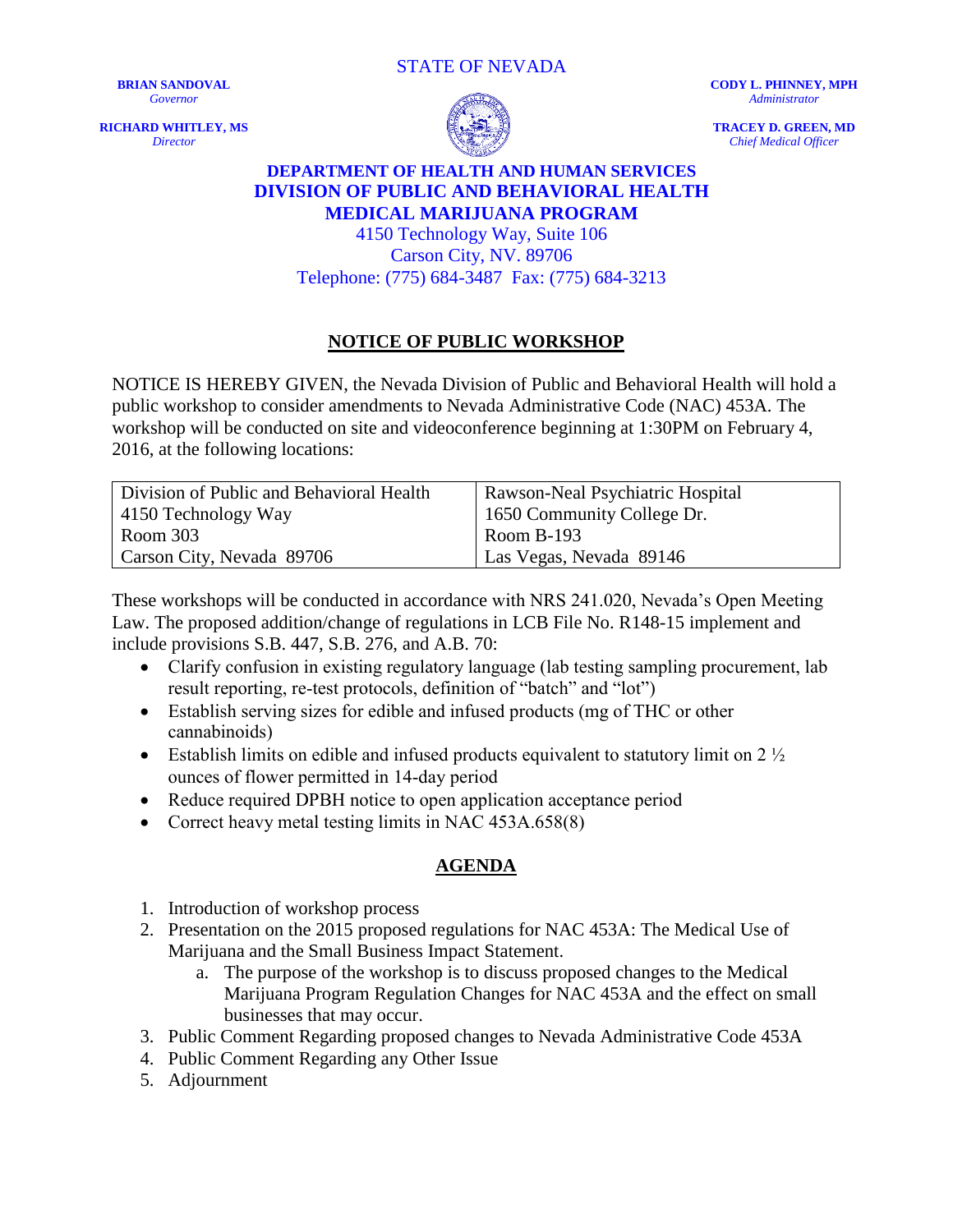A copy of the notice has been posted at the following locations:

1. Division of Public and Behavioral Health, 4150 Technology Way, First Floor Lobby, Carson City

- 2. Nevada State Library and Archives, 100 Stewart Street, Carson City
- 3. Emergency Medical Systems, 1020 Ruby Vista Drive, Ste. 102, Elko
- 4. Washoe County District Health Department, Ninth and Wells Street, Reno'
- 5. Rawson-Neal Psychiatric Hospital, 1650 Community College Drive, Las Vegas
- 6. Nevada Early Intervention Services, 3811 W. Charleston Blvd. Ste. 112, Las Vegas

Members of the public may make oral comments at this meeting. Persons wishing to submit written testimony or documentary evidence may submit the material to Marilyn Gray, Division of Public and Behavioral Health:

> Division of Public and Behavioral Health 4150 Technology Way, Suite 106 Carson City, NV 89701-5629 FAX (775) 684-3213

A copy of the proposed regulations and workshop information can be found on-line by going to: are on file for inspection on the Division of Public and Behavioral Health website: [http://dpbh.nv.gov/uploadedFiles/dpbhnvgov/content/Reg/MedMarijuana/RevisedNAC%20453](http://dpbh.nv.gov/uploadedFiles/dpbhnvgov/content/Reg/MedMarijuana/RevisedNAC%20453AProposedRegulationChanges2015%201-20-16.pdf) [AProposedRegulationChanges2015%201-20-16.pdf](http://dpbh.nv.gov/uploadedFiles/dpbhnvgov/content/Reg/MedMarijuana/RevisedNAC%20453AProposedRegulationChanges2015%201-20-16.pdf)

Copies may be obtained in person, by mail, or calling (775) 684-5925.

900 North Roop Street 553 South Main Street Carson City, NV 89702 Fallon, NV 89406

Clark County District Library Douglas County Library 833 Las Vegas Boulevard North 1625 Library Lane Las Vegas, NV 89101 Minden, NV 89423

210 South Monroe Street 280 South Water Street Eureka, NV 89316-0283 Henderson, NV 89105

Humboldt County Library Lander County Library 85 East 5<sup>th</sup> Street 625 South Broad Street

Lincoln County Library Lyon County Library 93 Maine Street 20 Nevin Way

Carson City Library Churchill County Library

Elko County Library Esmeralda County Library 720 Court Street Corner of Crook and 4<sup>th</sup> Street Elko, NV 89801 Goldfield, NV 89013-0484

Eureka Branch Library Henderson District Public Library

Winnemucca, NV 89445-3095 Battle Mountain, NV 89820-0141

Pioche, NV 89043-0330 Yerington, NV 89447-2399